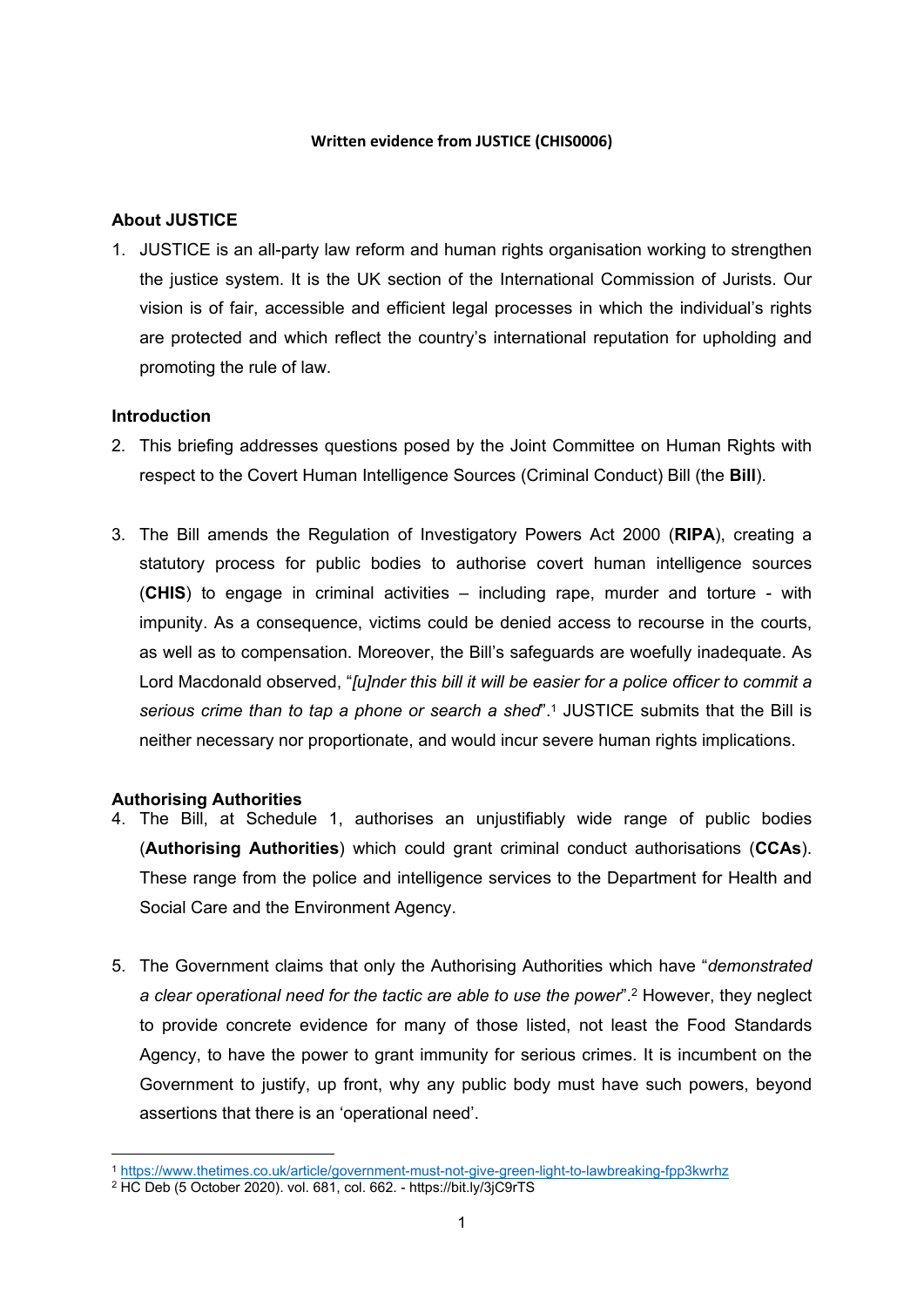6. It is equally concerning that the Bill grants the Secretary of State the power to add or remove Authorising Authorities from this Schedule through secondary legislation. This would allow for the undue expansion of these troubling powers without the appropriate level of parliamentary scrutiny or oversight. <sup>3</sup>

### **Criminal Conduct Authorisations**

- 7. The Bill would insert a new Clause 29B into RIPA, which sets out the criteria for issuing a CCA to a CHIS. The test mirrors the requirements for authorising CHIS, namely that the authorisation is both necessary and proportionate. Both authorisations would be granted by the same person, with limited oversight.<sup>4</sup>
- 8. JUSTICE submits that the test is deficient on two counts:
	- a. **First**, the test of necessity is based on the 'belief' of the Authorising Authority. This is far too subjective, and would rely solely on its assessment, without external verification.
	- b. **Second**, proportionality is assessed in accordance with the new Clause 29B(7), which states that "*other matters so far as they are relevant*" must be "*taken into account*", (giving the Human Rights Act 1998 (**HRA**) as the only example). The Bill, unfortunately, provides little comfort that the HRA would act as any impediment to the authorisation of serious violations of human rights. On the contrary, the Government, regrettably, takes the position that the UK's European Convention on Human Rights (**ECHR**) obligations would not be engaged, stating:

*"…it is to be expected that there would not be State responsibility under the [ECHR] for conduct where the intention is to disrupt and prevent that conduct, or more serious conduct, rather than acquiesce in or otherwise give official approval for such conduct, and/or where the conduct would take place in any event*."<sup>5</sup>

9. The scope of a CCA also extends beyond national security purposes, including operations to "*prevent disorder*" and to promote "*the interests of economic wellbeing of*

<sup>&</sup>lt;sup>3</sup> For more information, see the Public Law Project's recent report on the executive's extensive use of delegated legislation, and the concerns with its lack of scrutiny: *A Sinclair and J Tomlinson (2020), Plus ça change? Brexit and the flaws of the delegated legislation system, Public Law Project* - [https://publiclawproject.org.uk/wp](https://publiclawproject.org.uk/wp-content/uploads/2020/10/201013-Plus-ca-change-Brexit-SIs.pdf)[content/uploads/2020/10/201013-Plus-ca-change-Brexit-SIs.pdf](https://publiclawproject.org.uk/wp-content/uploads/2020/10/201013-Plus-ca-change-Brexit-SIs.pdf)

<sup>4</sup> RIPA, Part 2, s.28

<sup>5</sup> [https://publications.parliament.uk/pa/bills/cbill/58-01/0188/CHIS%20\(CC\)%20Bill%20-](https://publications.parliament.uk/pa/bills/cbill/58-01/0188/CHIS%20(CC)%20Bill%20-%20ECHR%20Memo%20FINAL.pdf)

[<sup>%20</sup>ECHR%20Memo%20FINAL.pdf](https://publications.parliament.uk/pa/bills/cbill/58-01/0188/CHIS%20(CC)%20Bill%20-%20ECHR%20Memo%20FINAL.pdf)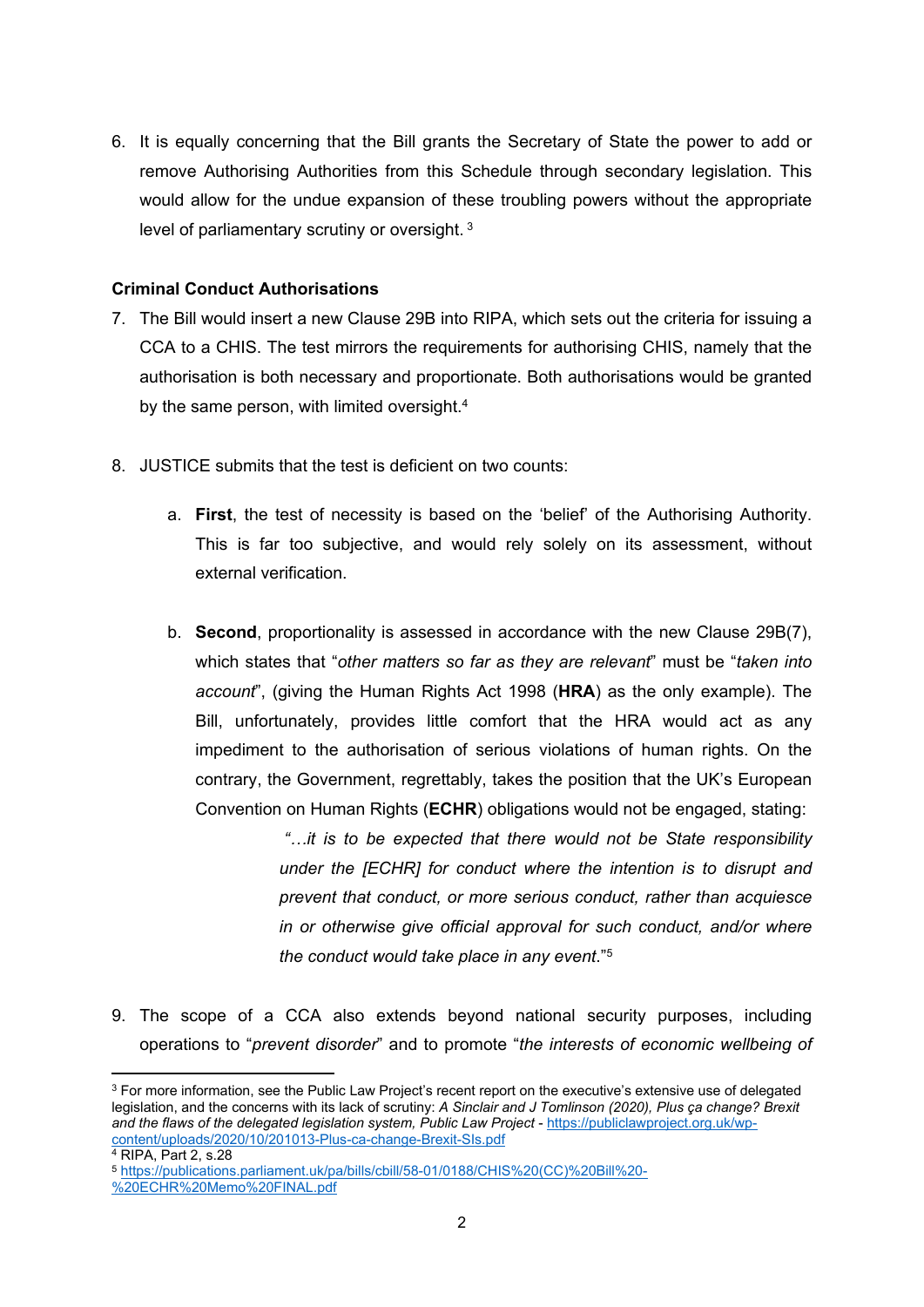*the UK*".<sup>6</sup> This means that Authorising Authorities could approve a CHIS to undertake **any type of criminal offence in an alarmingly unspecified number of contexts**. The Government has admitted as much, stating that they "*will not go into the limits of what can and cannot be done*" because it would provide "*a list against which sources can be tested*".<sup>7</sup> Serious offences are therefore within the scope of a CCA if it meets the abovementioned broad test. It would also provide greater legal protections to CHIS than to police and soldiers, who benefit from no such immunity. This creates a perverse double standard in permissible conduct.

- 10. It is equally inconceivable that the Bill remains silent on the granting of CCAs to children, which could place them in dangerous or abusive situations at the Government's behest.<sup>8</sup>
- 11. JUSTICE envisages significant potential breaches of the ECHR:
	- a. Articles 2, 3 and 4 ECHR
		- i. The Bill could breach the procedural obligations under Articles 2, 3 and 4 ECHR to conduct an effective investigation into allegations of unlawful killings, torture or slavery. In *Da Silva v UK*, the court held that "*national courts should not under any circumstances be prepared to allow lifeendangering offences to go unpunished*".<sup>9</sup> This Bill does exactly that.<sup>10</sup> Equally, international treaties mandate the prohibition of both torture<sup>11</sup> and slavery<sup>12</sup> in all circumstances. The Bill would provide immunity for such crimes.
	- b. Article 8 ECHR
		- i. Where a CHIS adopts a new identity and forms relationships with investigative targets, the target's Article 8 rights to develop private relationships are at risk. Recent conduct of the Metropolitan Police evidences a clear violation of this right. In 2014, an internal inquiry found that there were never "*any circumstances where it would be appropriate*

 $6$  Clause 29B(5)

<sup>7</sup> [https://hansard.parliament.uk/commons/2020-10-05/debates/DF29B1ED-6BB3-414A-A65E-](https://hansard.parliament.uk/commons/2020-10-05/debates/DF29B1ED-6BB3-414A-A65E-53CD4BAB694A/CovertHumanIntelligenceSources(CriminalConduct)Bill)

[<sup>53</sup>CD4BAB694A/CovertHumanIntelligenceSources\(CriminalConduct\)Bill](https://hansard.parliament.uk/commons/2020-10-05/debates/DF29B1ED-6BB3-414A-A65E-53CD4BAB694A/CovertHumanIntelligenceSources(CriminalConduct)Bill)

<sup>8</sup> See Article 3 of the UN Convention on the Rights of the Child, 1989 – "*In all actions concerning children, whether undertaken by public or private social welfare institutions, courts of law, administrative authorities or legislative bodies, the best interests of the child shall be a primary consideration.*" <sup>9</sup> *Armani Da Silva v UK* (App No 5878/08) 30 March 2016 [239]

<sup>10</sup> Pursuant to Article 15 ECHR, **these obligations are non-derogable**, and individuals enjoy absolute protection from their infringement.

<sup>11</sup> UN Convention against Torture and Other Cruel, Inhuman or Degrading Treatment or Punishment, 1984

<sup>12</sup> UN Slavery Convention, 1926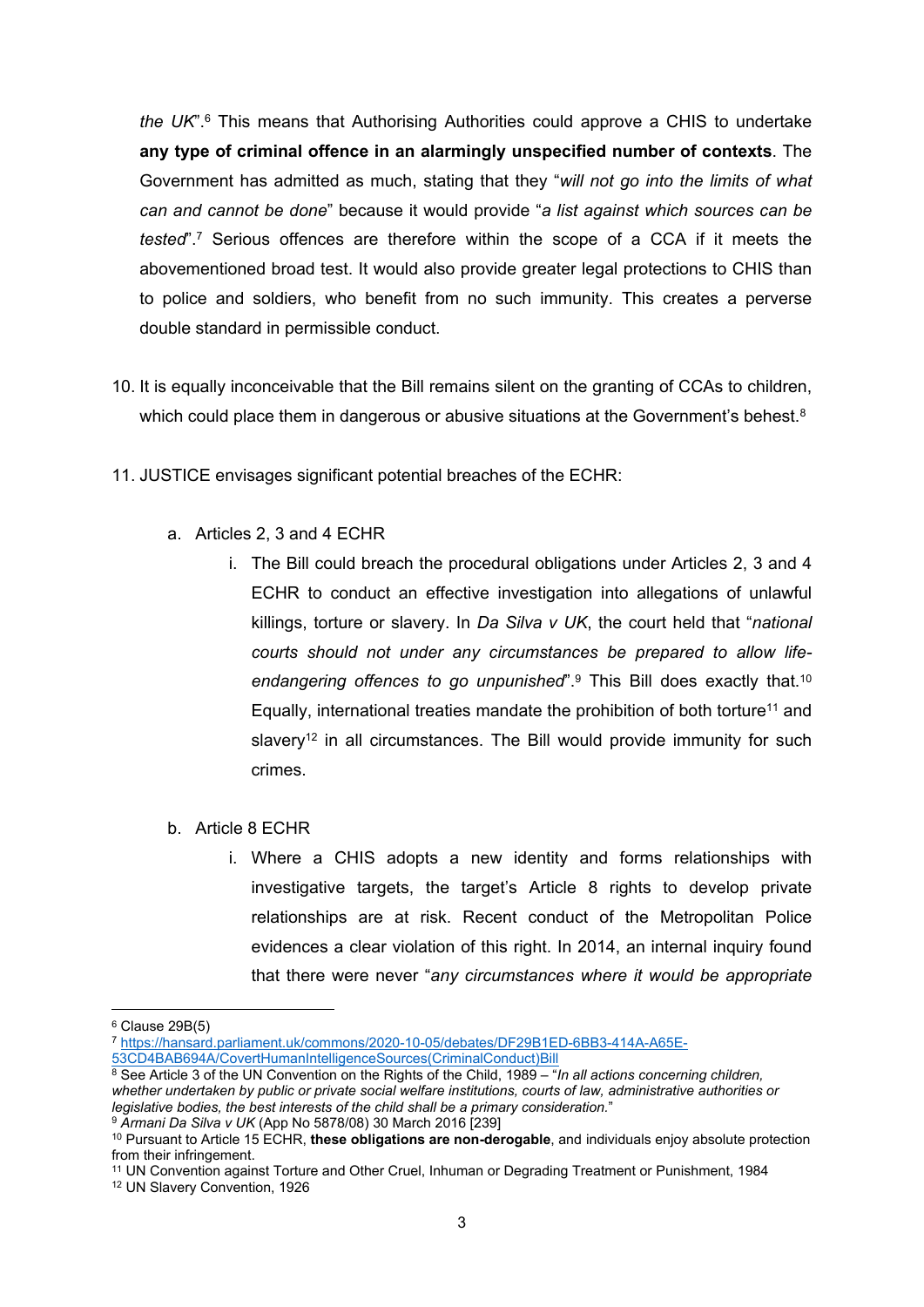*for such officers to engage in intimate sexual relationships with those they are employed to infiltrate and target*".<sup>13</sup> This Bill could provide cover for future instances of sexual offending which result in traumatic consequences for the deceived.

- 12. JUSTICE notes that the Secretary of State may amend the test by introducing additional requirements through secondary legislation. JUSTICE submits that the requirements for CCAs should be explicit in primary legislation, and not open to amendment through secondary legislation, which receives less parliamentary scrutiny.
- 13. It is inconceivable that the Government should not be accountable for serious criminal offences committed with its approval. By contrast, equivalent legislation in Canada only affords CHIS a defence to prosecution, rather than blanket immunity.<sup>14</sup> **By adopting the Bill in its current form, Parliament would approve serious violations of the ECHR, and set itself apart from accepted international human rights standards.**

# **Appropriate Safeguards**

- 14. The Bill is extremely limited in its oversight mechanisms. It proposes that the Investigatory Powers Commissioner "*keep[s] under review*" the use of these powers in its Annual Report.<sup>15</sup> Complaints as to the exercise of these powers may be made to the Investigatory Powers Tribunal, per RIPA.
- 15. This could allow the Government to hide the extent and scope of CHIS and CCA use. Again, Canadian legislation goes further, requiring details of CHIS use to be publicly issued, revealing the number and type of authorisations granted.<sup>16</sup>
- 16. Transparency is essential in establishing legitimacy for the use of CHIS. While JUSTICE appreciates the need for confidentiality in certain circumstance due to operational practicalities, it is vital that the public understand how widely such powers are used, and have effective mechanisms for challenging overreach by the state.

<sup>13</sup> [https://www.met.police.uk/SysSiteAssets/foi-media/metropolitan-](https://www.met.police.uk/SysSiteAssets/foi-media/metropolitan-police/priorities_and_how_we_are_doing/corporate/operation-herne---report-2-allegations-of-peter-francis-operation-trinity)

[police/priorities\\_and\\_how\\_we\\_are\\_doing/corporate/operation-herne---report-2-allegations-of-peter-francis](https://www.met.police.uk/SysSiteAssets/foi-media/metropolitan-police/priorities_and_how_we_are_doing/corporate/operation-herne---report-2-allegations-of-peter-francis-operation-trinity)[operation-trinity](https://www.met.police.uk/SysSiteAssets/foi-media/metropolitan-police/priorities_and_how_we_are_doing/corporate/operation-herne---report-2-allegations-of-peter-francis-operation-trinity)

<sup>14</sup> <https://laws-lois.justice.gc.ca/eng/acts/c-23/page-8.html#docCont>

<sup>15</sup> Clause 4

<sup>16</sup> <https://laws-lois.justice.gc.ca/eng/acts/c-23/page-8.html#docCont>